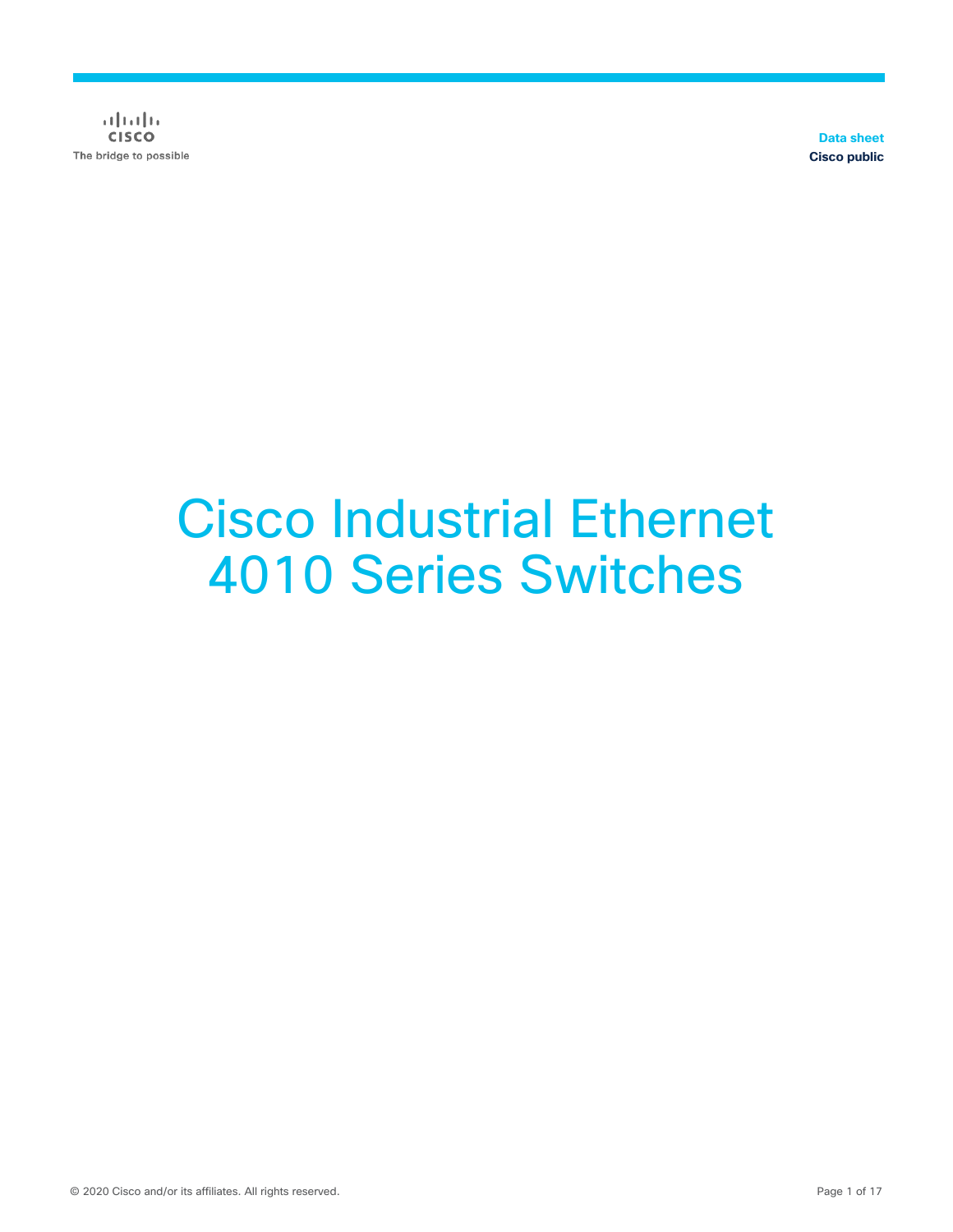# **Contents**

| <b>Product overview</b>            | 3               |
|------------------------------------|-----------------|
| <b>Features and benefits</b>       | 3               |
| <b>Cisco ONE Software</b>          | $\overline{4}$  |
| <b>Product specifications</b>      | $6\phantom{1}6$ |
| Ordering information               | 14              |
| <b>Warranty information</b>        | 15              |
| Cisco environmental sustainability | 16              |
| <b>Cisco and Partner Services</b>  | 16              |
| <b>Cisco Capital</b>               | 16              |
| For more information               | 17              |
| Document history                   | 17              |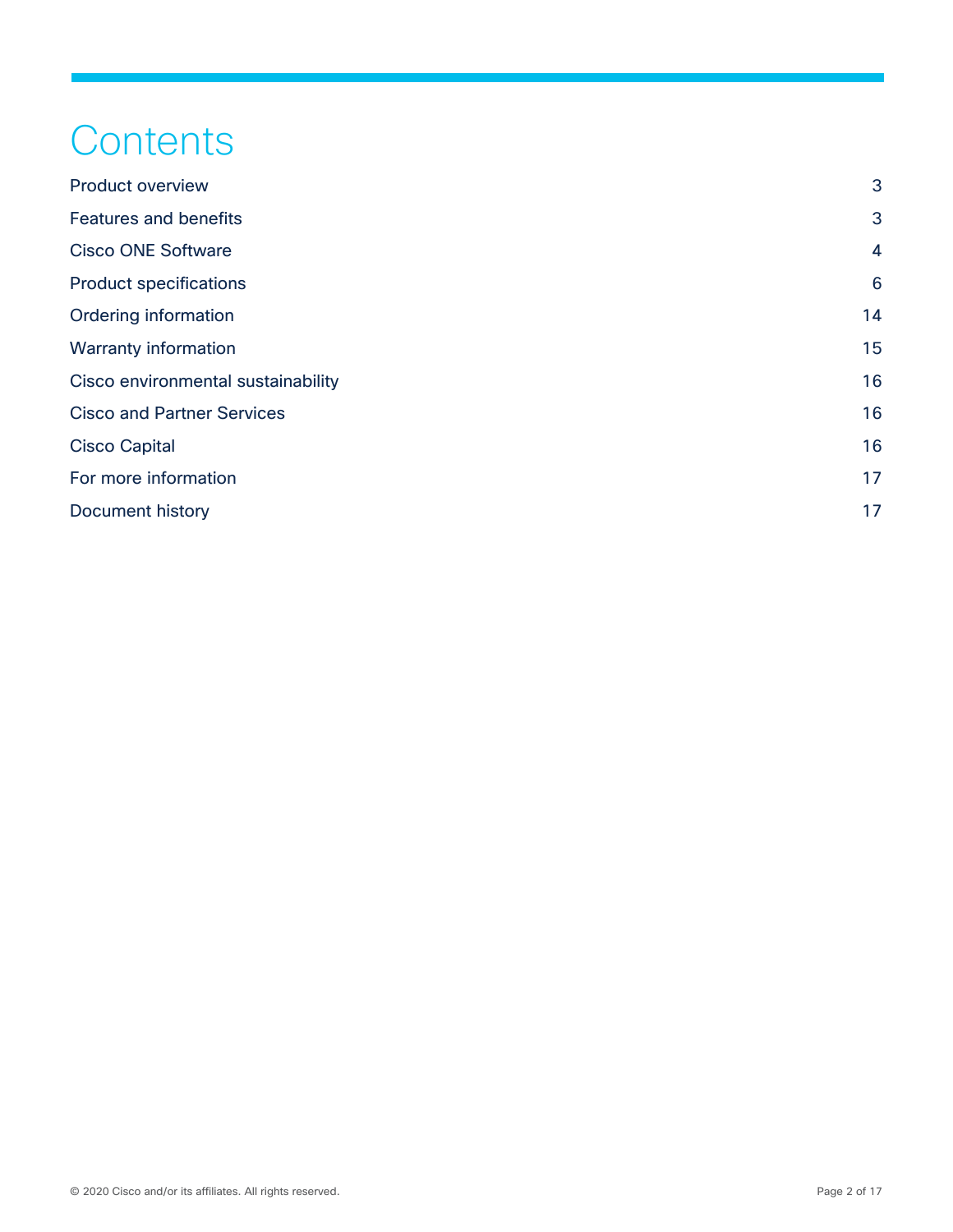### <span id="page-2-0"></span>Product overview

Cisco® Industrial Ethernet (IE) 4010 Series Switches with 28 Gigabit Ethernet interfaces are high-performance ruggedized Layer2/3 switches with high-density Power-over-Ethernet (PoE) capabilities, making them an ideal choice for use as access switches in industrial environments. The 4010 delivers comprehensive Cisco IOS<sup>®</sup> Software security features and high-availability ring protocols. The switch is ideal for outdoor enclosures or harsh environments while adhering to overall IT network design, compliance, and performance requirements.

The IE 4010 has a comprehensive software feature set, developed from manufacturing, utility, and enterprise switching products making it excellent for extended temperature range locations, such as smart buildings, utility, process control, Intelligent Transportation Systems (ITS), and city surveillance programs. The IE4010 has built-in SW image verification to ensure authenticity of the Cisco Software. The IE 4010 complements the existing Cisco IE 2000, IE 2000U, IE 3200, IE 3300, IE 3400, IE 4000, and IE 5000 Series Switching families, as well as the Cisco CGS 2520 Switch.

The IE 4010 Series can also be used to easily and securely extend the enterprise network to harsh environments with a software-defined access extension for the Internet of Things (IoT) enabling connectivity in outdoor areas, warehouses, distribution centers, roadways etc. using powerful enterprise-grade intent-based network management platform such as Cisco DNA™ Center.

The IE 4010 supports a GUI-based web user Interface, and Express Setup for the switch provides easy out-ofbox configuration to deliver advanced security, data, video, and voice services over industrial networks.

# <span id="page-2-1"></span>Features and benefits

Table 1 lists the features and benefits of Cisco IE 4010 Series Switches.

| Table 1.<br>Features and benefits of Cisco IE 4010 Series Switches |  |
|--------------------------------------------------------------------|--|
|--------------------------------------------------------------------|--|

| Feature                                  | <b>Benefit</b>                                                                                                                                                                                                                                                                                                                                                                                                                                                                                                                                                                                                                                                                        |
|------------------------------------------|---------------------------------------------------------------------------------------------------------------------------------------------------------------------------------------------------------------------------------------------------------------------------------------------------------------------------------------------------------------------------------------------------------------------------------------------------------------------------------------------------------------------------------------------------------------------------------------------------------------------------------------------------------------------------------------|
| <b>Robust industrial design</b>          | • A utility grade, fully managed 1 RU rack mount Ethernet access switch with PoE capabilities.<br>• Fanless, convection cooled with no moving parts.<br>• Extended operational temperature range (-40 to 75C).<br>• Hardened for vibration, shock, surge, and electrical noise immunity.<br>• Complies with multi-industry specifications for industrial automation, ITS, and electrical substation<br>environments.<br>• Improves uptime, performance, and safety of industrial systems and equipment.<br>• IEEE 1588v2 PTP (both power profile for utility and default profile for manufacturing are supported).<br>• Alarm I/O for monitoring and signaling to external equipment. |
| User-friendly GUI device<br>manager      | • Allows easily configuration and monitoring via a web browser.<br>• Eliminates the need for terminal emulation programs.<br>• Multiple Language Support - English, Chinese (Traditional), Chinese (Simplified), French, German,<br>Japanese, Spanish (LATAM)                                                                                                                                                                                                                                                                                                                                                                                                                         |
| Swap drive: zero -<br>config replacement | • Simple switch replacement in case of a failure.<br>• No networking expertise required.<br>• Helps ensure fast recovery.                                                                                                                                                                                                                                                                                                                                                                                                                                                                                                                                                             |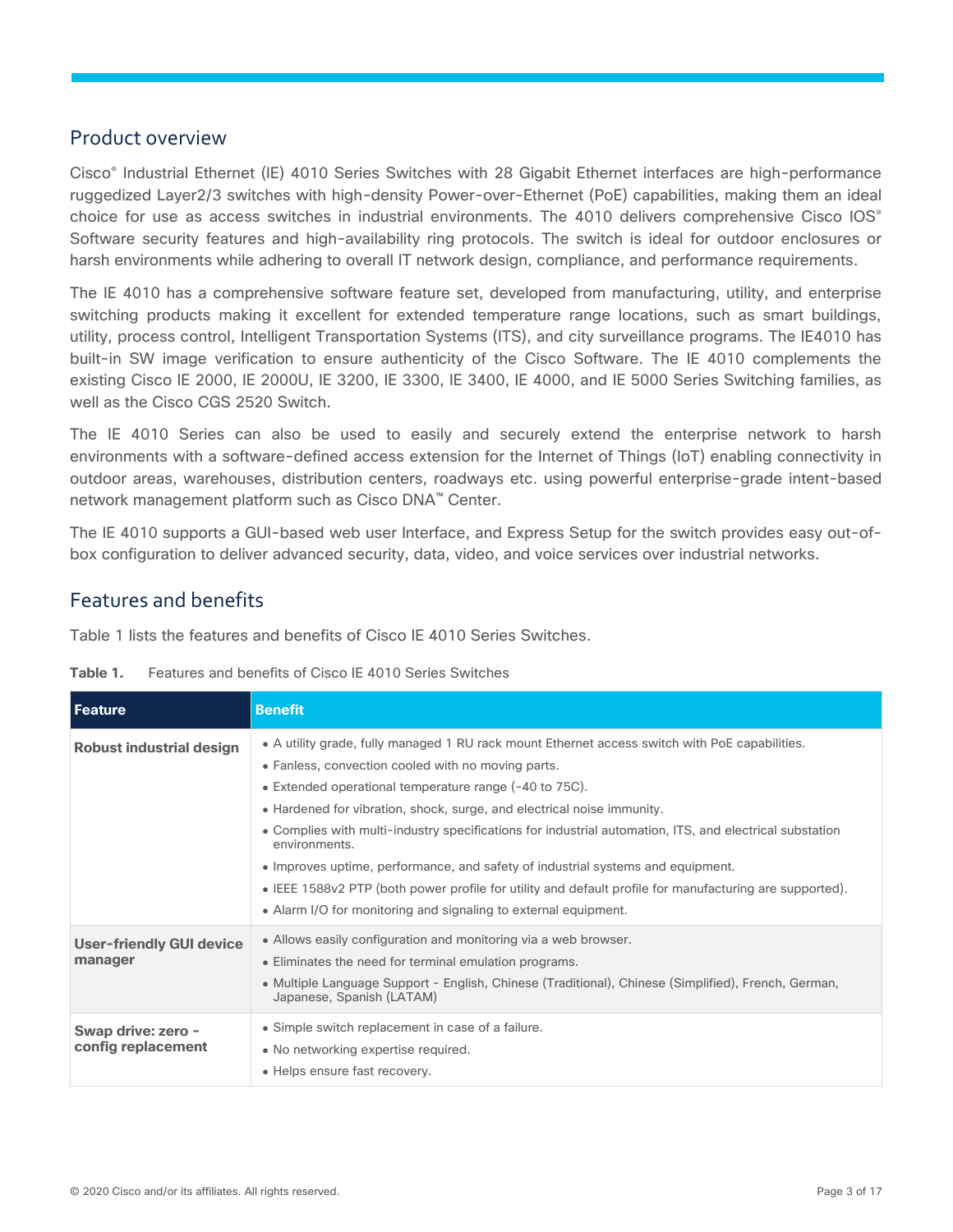| • Supports up to 24 total PoE/PoE+ ports with power budget up to 385W available with two power<br>• Enables ready-to-use PoE devices, such as High Definition (HD) IP cameras, wireless access points,                                                                                                                                                                                                                                                                                   |
|------------------------------------------------------------------------------------------------------------------------------------------------------------------------------------------------------------------------------------------------------------------------------------------------------------------------------------------------------------------------------------------------------------------------------------------------------------------------------------------|
| • Total of 28 Gigabit Ethernet ports provide multiple resilient design options.<br>• Connects new wireless access point (802.11n and 802.11ac).<br>• Enables new HD IP cameras and future proof Gigabit speed automation devices.<br>• Allows IP-based Supervisory Control And Data Acquisition (SCADA) connectivity.<br>• Supports very-delay-sensitive applications and time-sensitive networks.<br>• Delivers multiple rings; redundant ring topology for new network configurations. |
|                                                                                                                                                                                                                                                                                                                                                                                                                                                                                          |

Cisco Industrial Ethernet (IE) 4010 Series Switches offer:

- Bandwidth and capacity to grow with your networking needs: high performance nonblocking switching capacity with 28 Gigabit Ethernet ports per switch
- High-density Power over Ethernet 24 ports of PoE of 12 ports of PoE+ capable ports to connect IP cameras, IP phones, badge readers, wireless access points, etc.
- Cisco IOS Software features for easy IT integration and management consistency
- Cisco DNA Center management and support for software-defined access extension for IoT
- Robust resiliency enabled by dual ring design through 4x Gigabit Ethernet uplink ports, Resilient Ethernet Protocol (REP), Parallel Redundancy Protocol (PRP), PROFINET - Media Redundancy Protocol(MRP) ring, High Availability Seamless Redundancy (HSR) ring, EtherChannel and Flexlink support, integrated redundant power supplies, dying gasp, etc.
- True zero-touch replacement for middle-of-night or middle-of-nowhere failure
- Line-rate, low-latency forwarding with advanced hardware assist features (such as NAT, IEEE1588)
- Simplified software upgrade path with universal images
- Support of Industrial automation protocols EtherNet/IP (CIP) and Profinet

## <span id="page-3-0"></span>Cisco ONE Software

Cisco ONE Software offers a simplified consumption model, centered on common customer scenarios in the industrial automation and extended enterprise environments. Cisco ONE Software and services provide customers with four primary benefits:

- Software suites that address typical customer use scenarios at an attractive price
- Investment protection for their software purchase through software services-enabled license portability
- Access to ongoing innovation and new technology with Cisco Software Support Service (SWSS)
- Flexible licensing models to smoothly distribute customers' software spending over time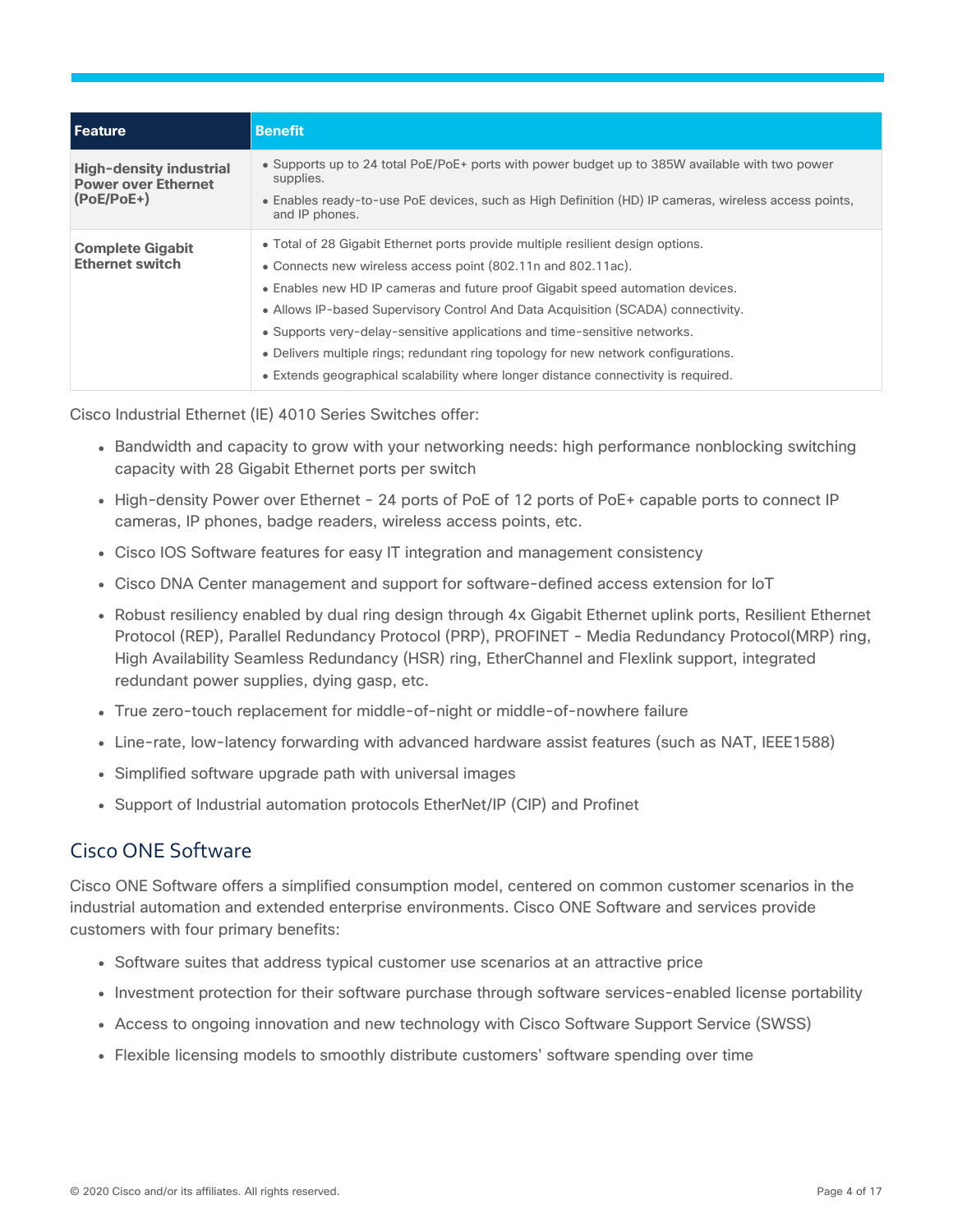Figure 1 shows switch models, Table 2 shows all the available 4010 models, Table 3 lists the power supplies and Table 4 shows the available power budget for PoE/PoE+ for Cisco IE 4010 Series Switches



#### **Figure 1.**

Cisco IE 4010 series model

**Table 2.** Cisco IE 4010 Series switch models

| <b>Product number</b> | <b>Total ports</b> | <b>SFP Uplinks</b> | <b>SFP fiber</b><br>ports (S) | <b>Copper PoE/PoE+</b><br>Ports <sup>2</sup> $(P)$ | <b>Default</b><br>software |
|-----------------------|--------------------|--------------------|-------------------------------|----------------------------------------------------|----------------------------|
| IE-4010-16S12P        | 28                 | 4 FE/GE            | $12$ FE/GE                    | 12 FE/GE                                           | $LAN$ Base <sup>1</sup>    |
| IE-4010-4S24P         | 28                 | 4 FE/GE            |                               | 24 FE/GE                                           | $LAN$ Base <sup>1</sup>    |

<sup>1</sup> Can be upgraded to IP Services license with the license product number in Table 15

<sup>2</sup> All copper Gigabit Ethernet interfaces support speed negotiation to 10/100/1000 Mbps and duplex negotiation

#### **Table 3.** Power supplies for Cisco IE 4010 Series Switches

| <b>Product number</b>   | <b>Wattage</b> | <b>Rated nominal input</b><br>operating range          | <b>Supported input</b><br>voltage operating<br>range | PoE/PoE+<br>support | Use case scenario                                                                                |
|-------------------------|----------------|--------------------------------------------------------|------------------------------------------------------|---------------------|--------------------------------------------------------------------------------------------------|
| <b>PWR-RGD-AC-DC-H</b>  | <b>150W</b>    | AC 100-240V/2.0A 50-<br>60Hz<br>or<br>DC 100-250V/2.0A | AC 85-264V<br>or<br>DC 88-300V                       | Yes                 | High voltage AC or<br>DC power source,<br>for hazardous<br>locations<br>PoE power<br>application |
| <b>PWR-RGD-LOW-DC-H</b> | 150W           | DC 24-60V/10A                                          | DC 18-75V                                            | Yes                 | Low voltage DC<br>power source, for<br>hazardous<br>locations<br>PoE power<br>application        |
| PWR-RGD-AC-DC-250       | 250W           | AC 100-240V 3.3A 50-<br>60Hz<br>or<br>DC 100-250V 3.3A | AC 85-264V<br>or<br>DC 88-300V                       | Yes                 | High voltage AC or<br>DC power source,<br>for hazardous<br>locations<br>PoE power<br>application |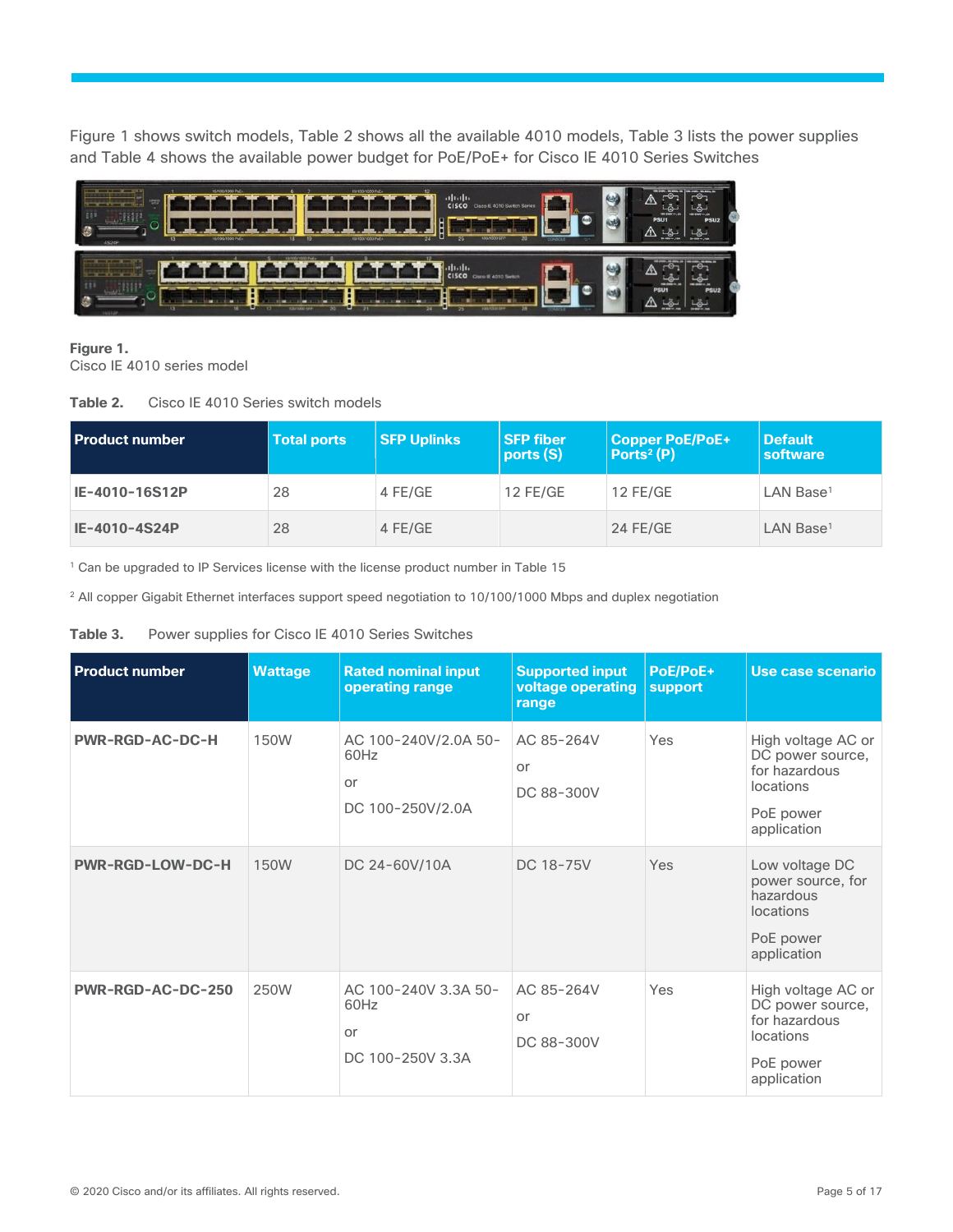| <b>Product number</b> | <b>150W</b> | <b>150W (dual)</b> | <b>250W</b> | 250W + 150W | 250W (dual) |
|-----------------------|-------------|--------------------|-------------|-------------|-------------|
| IE-4010-16S12P        | 80          | 200                | 180         | 285         | 360         |
| IE-4010-4S24P         | 80          | 200                | 180         | 285         | 385         |

**Table 4.** Available power budget for PoE/PoE+ with different power supply wattage

# <span id="page-5-0"></span>Product specifications

Table 5 lists specifications, Table 6 lists information about switch's physical specifications, Table 7 lists information about switch performance and scalability, Tables 8 and 9 list important software license features. Tables 10-11 list the DNA Essentials and Advantage license features. Table 12 lists compliance specifications, and Table 13 lists information about management and standards and Table 14 lists the supported SFPs on Cisco IE 4010 Series Switches

#### **Table 5.** Product specifications

| Description        | <b>Specification</b>                                                                                                                                               |
|--------------------|--------------------------------------------------------------------------------------------------------------------------------------------------------------------|
| <b>Hardware</b>    | $\bullet$ 1 GB DRAM<br>• 128 MB onboard flash memory<br>• 1-GB removable SD flash memory card (Included)<br>• Mini-USB and traditional RJ-45 console connector     |
| <b>Alarm</b>       | Alarm I/O: four alarm inputs to detect dry contact open or closed, one Form C alarm output<br>relay                                                                |
| <b>Accessories</b> | • $SD-IE-1GB = -$ Spare SD card<br>• L-IE4000-RTU= - Electronic RTU IP services software license for 4010 switches<br>• 21-in, and 23-in. ETSI rack mount brackets |

#### **Table 6.** Physical specifications

| <b>Description</b>                  | IE-4010-4S24P                                                                                                                                                         | IE-4010-16S12P                          |  |
|-------------------------------------|-----------------------------------------------------------------------------------------------------------------------------------------------------------------------|-----------------------------------------|--|
| Dimensions, $(H \times W \times D)$ | • 1.75 x 17.5 x 14.0 in. (4.45 x 44.5 x 35.6 cm) with PWR-RGD-AC-DC-H / PWR-RGD-LOW-DC-H<br>• 1.75 x 17.5 x 15.18 in. (4.45 x 44.5 x 38.56 cm) with PWR-RGD-AC-DC-250 |                                         |  |
| <b>System Weight</b>                | Without power supply: 12.1 lb (5.46 kg)                                                                                                                               | Without power supply: 12.7 lb (5.78 kg) |  |
| <b>Power Supply Weight</b>          | • PWR-RGD-AC-DC-H: 2.55 lb (1.16 kg)<br>$\bullet$ PWR-RGD-LOW-DC-H: 2.5 lb (1.13 kg)<br>• PWR-RGD-AC-DC-250: 3.1 lb (1.4 kg)                                          |                                         |  |
| <b>Power consumption</b>            | Maximum of 70W not including PoE consumption                                                                                                                          |                                         |  |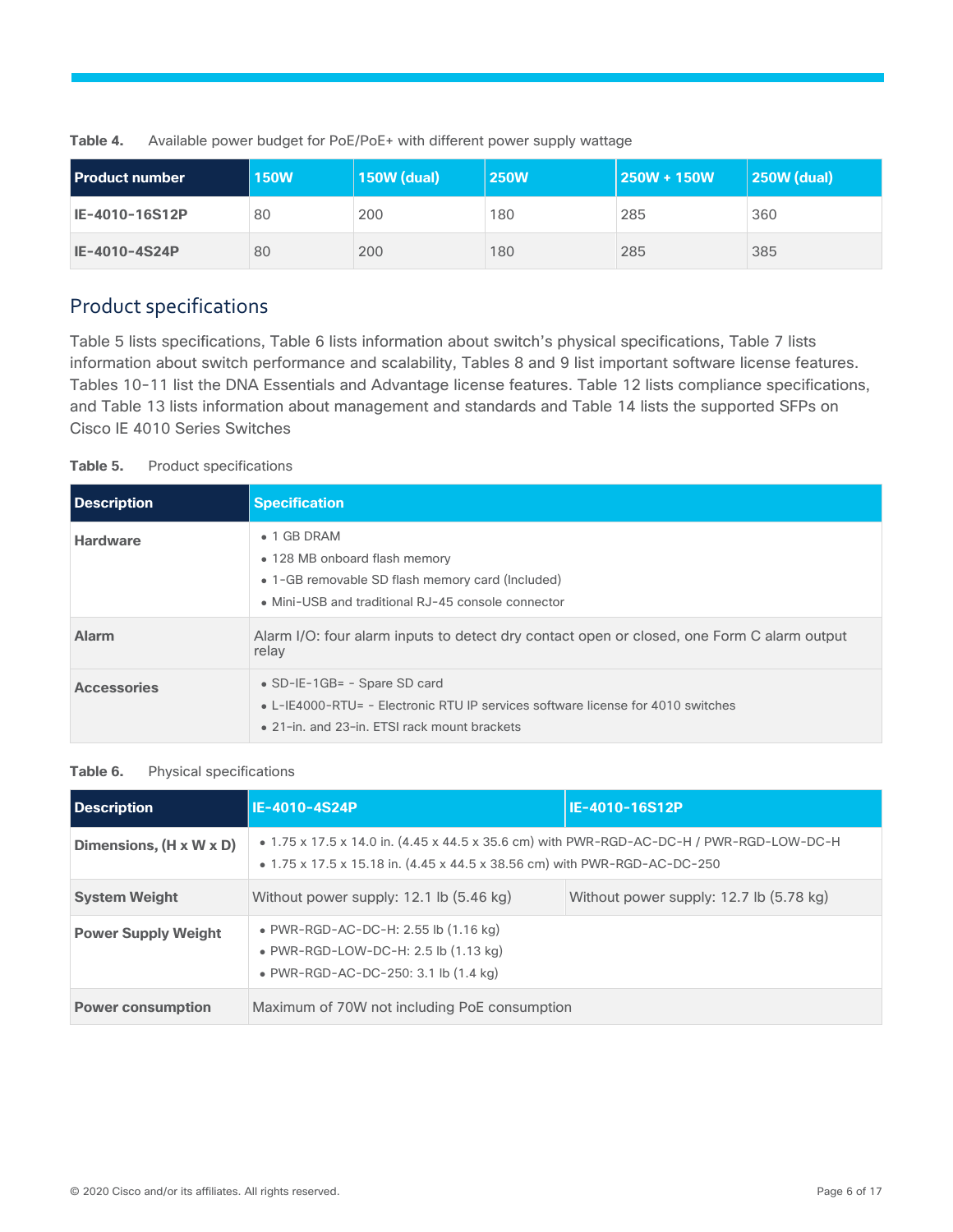| Table 7. | Switch performance and scalability |  |
|----------|------------------------------------|--|
|----------|------------------------------------|--|

| <b>Description</b>           | <b>Specification</b>                                                                                                                          |
|------------------------------|-----------------------------------------------------------------------------------------------------------------------------------------------|
| <b>Forwarding bandwidth</b>  | 28 Gbps (line rate/non-blocking)                                                                                                              |
| <b>Switching bandwidth</b>   | 56 Gbps (Switching bandwidth is full-duplex capacity)                                                                                         |
| <b>Forwarding rate</b>       | 41.67 mpps with 64 byte packets (line rate for all ports and packet sizes)                                                                    |
| <b>Number of queues</b>      | 4 egress                                                                                                                                      |
| <b>Unicast MAC addresses</b> | 16,000                                                                                                                                        |
| <b>IGMP multicast groups</b> | 1000                                                                                                                                          |
| <b>Number of VLANs</b>       | 1000                                                                                                                                          |
|                              | <b>IPv4 MAC security ACEs</b> 1000 with default TCAM template                                                                                 |
| <b>NAT translation</b>       | Bidirectional, 128 unique subnet NAT translation entries, which can expand to tens of<br>thousands of translated entries if designed properly |

**Table 8.** Cisco IE 4010 LAN base license: Key software features

| <b>LAN base license</b><br>(default) | <b>Features</b>                                                                                                                                                                                                                                                                                                                                                                                       |
|--------------------------------------|-------------------------------------------------------------------------------------------------------------------------------------------------------------------------------------------------------------------------------------------------------------------------------------------------------------------------------------------------------------------------------------------------------|
| <b>Layer 2 switching</b>             | IEEE 802.1, 802.3, 802.3at, 802.3af standard, VTPv2, NTP, UDLD, CDP, LLDP, Unicast Mac<br>filter, Flexlink, VTPv3, EtherChannel, Voice VLAN, QinQ tunneling                                                                                                                                                                                                                                           |
| <b>Security</b>                      | SCP, SSH, SNMPv3, TACACS+, RADIUS Server/Client, MAC Address Notification, BPDU Guard,<br>Port-Security, Private VLAN, DHCP Snooping, Dynamic ARP Inspection, IP Source Guard,<br>802.1x, Guest VLAN, MAC Authentication Bypass, 802.1x Multi-Domain Authentication, Storm<br>Control, Trust Boundary, Cisco TrustSec® security, FIPS 140-2, ACT2, Secure Boot, Full flexible<br>Netflow <sup>1</sup> |
| <b>Layer 2 multicast</b>             | IGMPv1, v2, v3 Snooping, IGMP filtering, IGMP Querier                                                                                                                                                                                                                                                                                                                                                 |
| <b>Management</b>                    | Fast Boot, Express Setup, HTTP Web Config, SmartPort, MIB, SNMP, syslog, Storm Control-<br>Unicast, Multicast, Broadcast, SPAN Sessions, RSPAN, DHCP Server, Energywise, PnP,<br>Customized TCAM/SDM size configuration, DOM (digital optical management), Port-based<br><b>DHCP</b>                                                                                                                  |
| <b>Industrial Ethernet</b>           | CIP Ethernet/IP, Profinet v2, IEEE 1588 PTP v2 Default Profile                                                                                                                                                                                                                                                                                                                                        |
| <b>Quality of Service (QoS)</b>      | Ingress Policing, Rate-Limit, Egress Queueing/shaping, AutoQoS, Modular QoS CLI<br>(MOC).PROFINET OoS                                                                                                                                                                                                                                                                                                 |
| Layer 2 IPv6                         | IPv6 Host support, HTTP over IPv6, SNMP over IPv6                                                                                                                                                                                                                                                                                                                                                     |
| Layer 3 routing                      | <b>IPv4 Static Routing</b>                                                                                                                                                                                                                                                                                                                                                                            |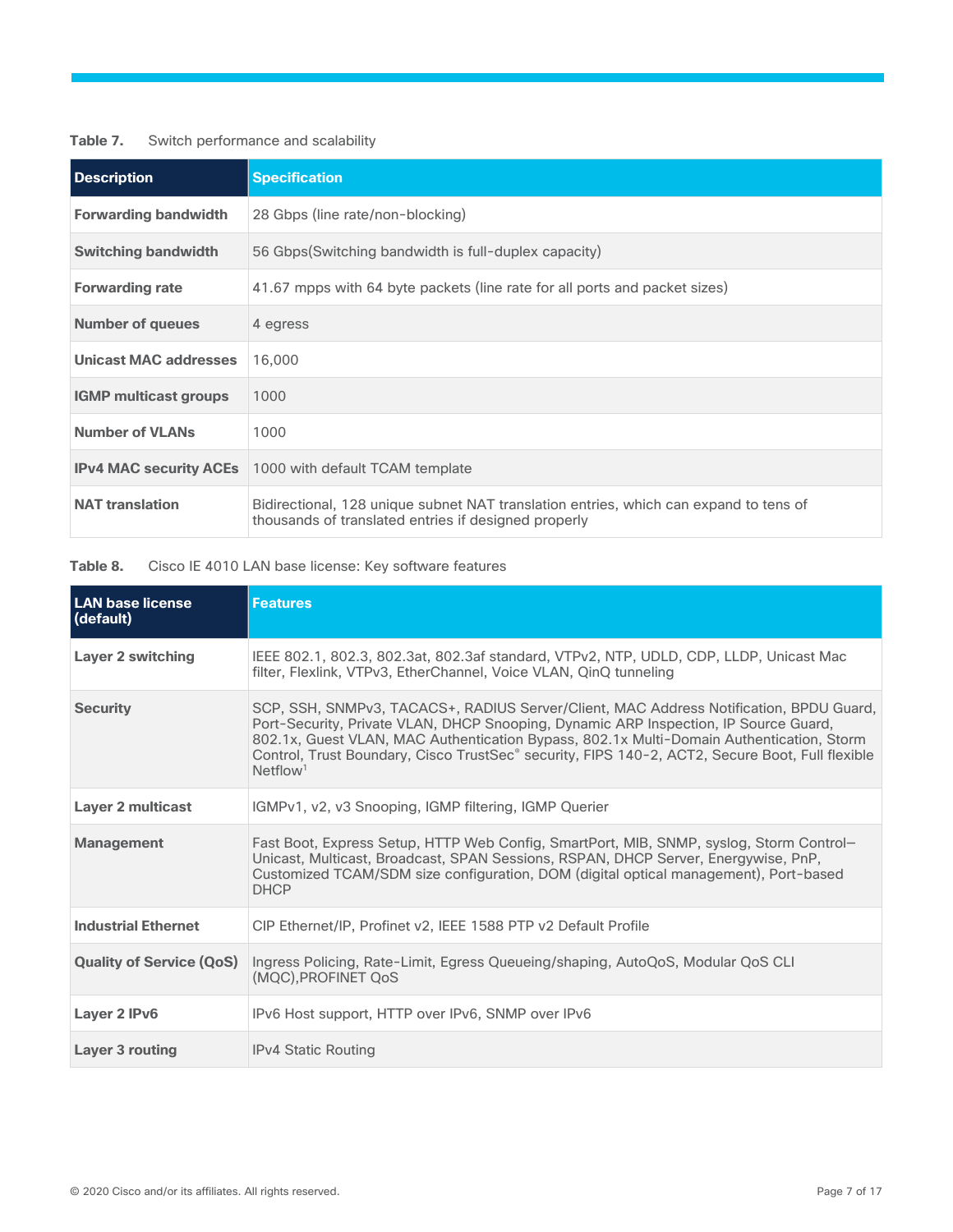| LAN base license<br>(default) | <b>Features</b>                                                                                                                                                                                            |
|-------------------------------|------------------------------------------------------------------------------------------------------------------------------------------------------------------------------------------------------------|
| Industrial management         | Layer 2 switching with 1:1 static Network Address Translation (NAT)                                                                                                                                        |
| <b>Utility</b>                | IEEE 1588v2 PTP Power Profile, dying gasp, GOOSE messaging, SCADA protocol classification,<br>MODBUS TCP/IP Memory Maps, utility SmartPort macro, BFD, Ethernet OAM, IEEE 802.3ah,<br>CFM (IEEE 802.1ag)   |
| <b>Redundancy</b>             | Redundancy Ethernet Protocol ring (REP)<br>Parallel Redundancy Protocol (PRP)<br>High Availability Seamless Redundancy (HSR), PTP over HSR<br>Media Redundancy Protocol (MRP) ring, MRP Auto Manager (MAM) |

<sup>1</sup> Full flexible Netflow is included is included on all IE-4010 Switches and requires either one of the following licenses per switch:

- Cisco ONE™ Foundation Perpetual license
- DNA Essentials license
- Cisco IP Services license

#### **Table 9.** Cisco IE 4010 IP Services license: Key software features

| <b>IP services license</b>             | <b>Additional features</b>                                                                                                     |
|----------------------------------------|--------------------------------------------------------------------------------------------------------------------------------|
| <b>IP</b> multicast                    | PIM Sparse Mode (PIM-SM), PIM Dense Mode (PIM-DM), and PIM sparse-dense mode                                                   |
| Industrial management                  | Embedded Event Manager (EEM)                                                                                                   |
| <b>IP unicast routing</b><br>protocols | OSPF, EIGRP, BGPv4, IS-IS, RIPv2, Policy-Based Routing (PBR), HSRP                                                             |
| <b>IPv6</b> routing                    | RIPng, OSPFv6, and EIGRPv6 support                                                                                             |
| <b>Security</b>                        | IEEE 802.1AE MACsec (including PSK based MKA support), Cisco TrustSec®, SGT inline tagging<br>and SGACL. Full flexible Netflow |
| <b>Virtualization</b>                  | VRF-lite                                                                                                                       |

#### **Table 10.** Cisco IE 4010 DNA Essentials features

| <b>Feature</b>                          | <b>Description</b>                                        |
|-----------------------------------------|-----------------------------------------------------------|
| <b>Cisco DNA Center</b>                 | Discovery, topology, inventory, software image management |
| <b>Visibility</b>                       | Cisco DNA assurance, Full flexible Netflow, Device 360    |
| Day-zero network<br>bring-up automation | Cisco Network Plug-and-Play application                   |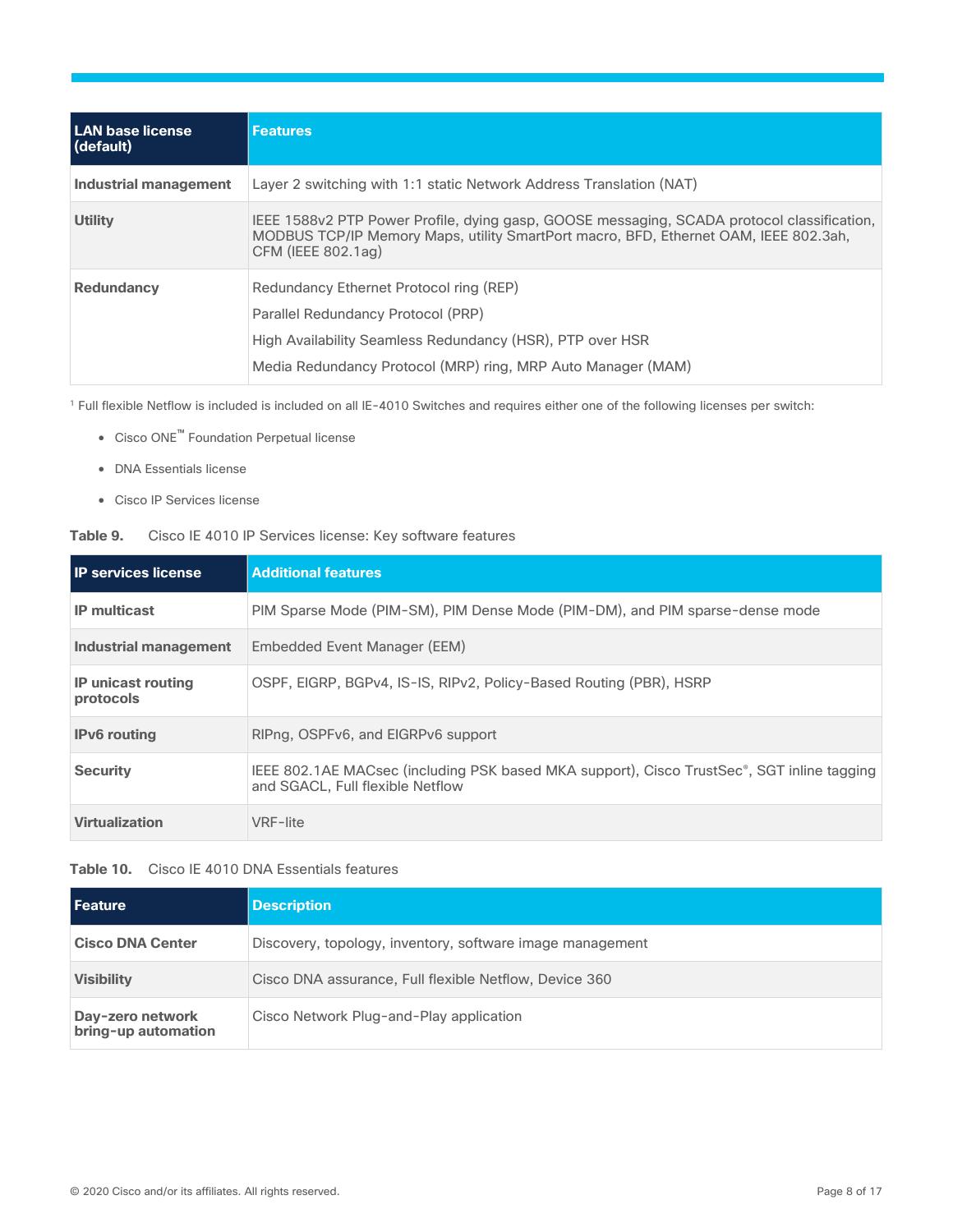#### **Table 11.** Cisco IE 4010 DNA Advantage features

| Feature                          | <b>Description</b>                                                    |
|----------------------------------|-----------------------------------------------------------------------|
| <b>DNA Essentials</b>            | All DNA Essentials features                                           |
| Software-Defined<br>Access (SDA) | Policy based automation, IE 4010 can function as an SDA extended node |

#### <span id="page-8-0"></span>**Table 12.** Compliance specifications

| <b>Type</b>                        | <b>Standards</b>                                                                                                                                                                                                                                                                                                                                                                                                                                                                       |
|------------------------------------|----------------------------------------------------------------------------------------------------------------------------------------------------------------------------------------------------------------------------------------------------------------------------------------------------------------------------------------------------------------------------------------------------------------------------------------------------------------------------------------|
| Electromagnetic<br>emissions       | FCC 47 CFR Part 15 Class A EN 55022A Class A<br><b>VCCI Class A</b><br>AS/NZS CISPR 22 Class A<br>CISPR 11 Class A<br>CISPR 22 Class A<br>ICES 003 Class A<br>EN 300 386<br>CNS13438 Class A (pending)                                                                                                                                                                                                                                                                                 |
| <b>Electromagnetic</b><br>immunity | <b>EN55024 CISPR 24</b><br><b>AS/NZS CISPR 24</b><br>EN 61000-4-2 Electro Static Discharge<br>EN 61000-4-3 Radiated RF<br>EN 61000-4-4 Electromagnetic Fast Transients<br>EN 61000-4-5 Surge<br>EN 61000-4-6 Conducted RF<br>EN 61000-4-8 Power Frequency Magnetic Field<br>EN 61000-4-9 Pulse Magnetic Field<br>EN 61000-4-10 Damped Oscillatory Magnetic Field (100 A/m)<br>EN 61000-4-11 AC Power Voltage<br>EN 61000-4-18 Damped Oscillatory Wave<br>EN-61000-4-29 DC Voltage Dips |
| <b>Industry standards</b>          | EN 61000-6-1 Light Industrial<br>EN 61000-6-2 Industrial<br>EN 61000-6-4 Industrial<br><b>EN 61326 Industrial Control</b><br>EN 61131-2 Programmable Controllers<br>IEEE 1613 Electric Power Stations Communications Networking<br>IEC 61850-3 Communication networks for power utility automation                                                                                                                                                                                     |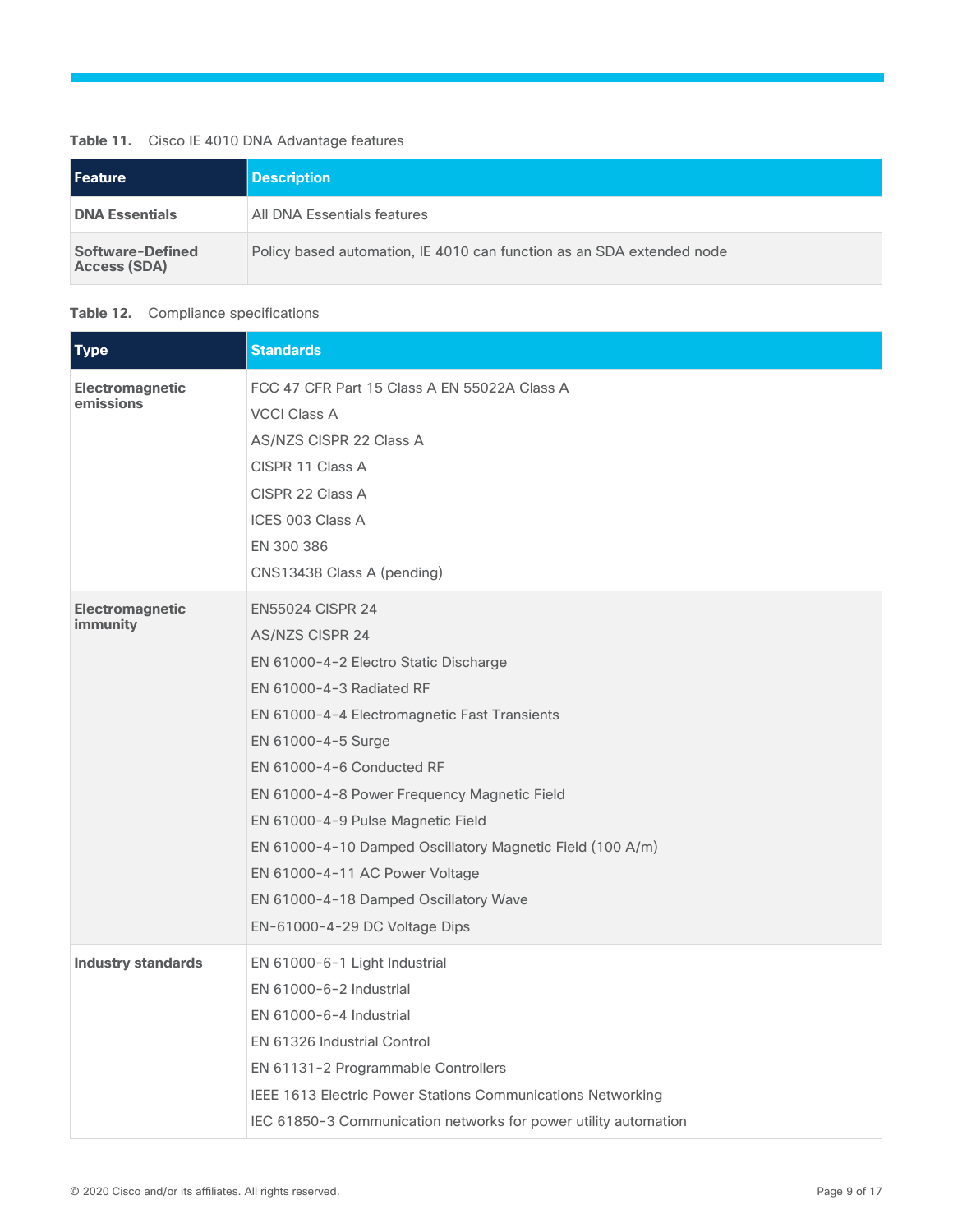| <b>Type</b>                                   | <b>Standards</b>                                                                                                                                                                                                                                                                                                                                                                                                                                                                                       |
|-----------------------------------------------|--------------------------------------------------------------------------------------------------------------------------------------------------------------------------------------------------------------------------------------------------------------------------------------------------------------------------------------------------------------------------------------------------------------------------------------------------------------------------------------------------------|
|                                               | EN50121-4 Railway - Signaling and Telecommunications Apparatus<br>EN50121-3-2 Railway - Apparatus for Rolling Stock<br>PROFINET conformance B<br><b>IP30</b><br>Marine DNV GL - Ships<br>NEMA TS-2 (EMC, environmental, mechanical)                                                                                                                                                                                                                                                                    |
| <b>Safety standards and</b><br>certifications | Information technology equipment:<br>UL/CSA 60950-1<br>EN 60950-1<br>CB to IEC 60950-1 with all country deviations<br>NOM to NOM-019-SCFI (through partners and distributor)<br>Industrial floor (control equipment):<br><b>UL 508</b><br>UL 61010-2<br>CSA C22.2, No 142<br><b>Hazardous locations:</b><br>Class 1, Div2, gas groups IIC ANSI/ISA 12.12.01 CSA C22.2 No 213<br>IEC 60079-0, -15 IECEx test report<br>EN 60079-0, -15 ATEX certification (Class I Zone 2) (Cabinet enclosure required) |
| <b>Operating environment</b>                  | Operating Temperature: -40C to +75C<br>• -40C to +70C (Vented Enclosure - 40 LFM Air Flow)<br>• -40C to +60C (Sealed Enclosure - 0 LFM Air Flow)<br>• -34C to +75C (Fan or Blower equipped Enclosure - 200 LFM Air Flow)<br>• -40C to +85C (IEC 60068-2-2 Environmental Type Testing, 16 hours)<br>• Operating altitude: Up to 13,800ft<br>• EN 60068-2-1, EN 61163                                                                                                                                    |
| <b>Storage environment</b>                    | Temperature: -40C to +85C<br>Altitude: Up to 15,000 feet<br>IEC 60068-2-14                                                                                                                                                                                                                                                                                                                                                                                                                             |
| <b>Humidity</b>                               | Relative humidity of 5% to 95% noncondensing<br>IEC 60068-2-3<br>IEC 60068-2-30                                                                                                                                                                                                                                                                                                                                                                                                                        |
| <b>Shock and vibration</b>                    | IEC 60068-2-27 (operational shock, 50G, 11ms, Half Sine)<br>IEC 60068-2-27 (Non-Operational Shock, 65-80G, 9ms, Trapezoidal)<br>IEC 60068-2-6, IEC 60068-2-64, EN 61373 (Operational Vibration)<br>IEC 60068-2-6, IEC 60068-2-64, EN 61373 (Nonoperational Vibration)                                                                                                                                                                                                                                  |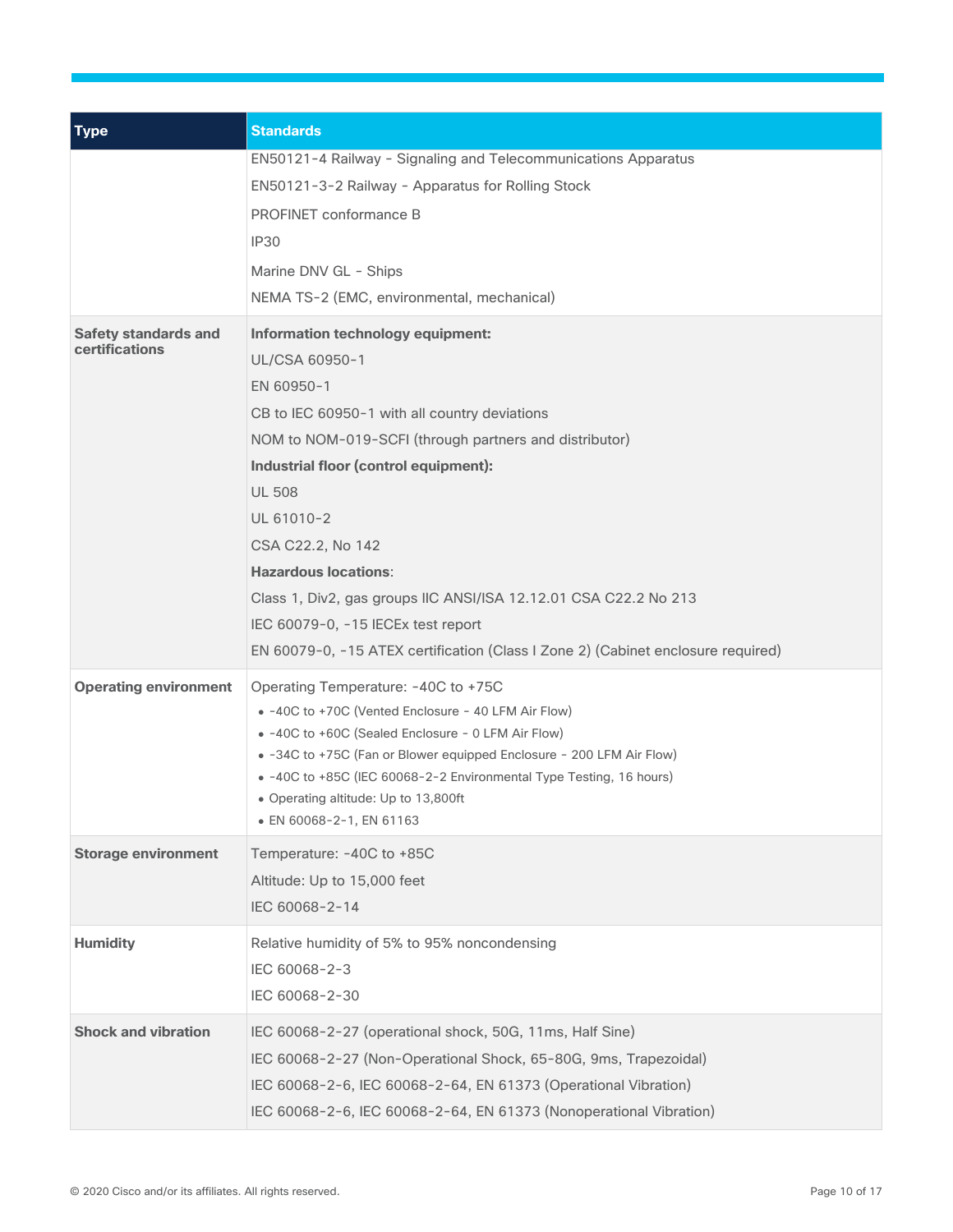| <b>Type</b>                                        | <b>Standards</b>                                                                                                                                 |
|----------------------------------------------------|--------------------------------------------------------------------------------------------------------------------------------------------------|
| <b>Corrosion</b>                                   | ISO 9223: Corrosion<br>lass C3-Medium<br>class C4-High<br>EN 60068-2-52<br>EN 60068-2-60 (Flowing Mixed Gas)                                     |
| <b>Others</b>                                      | RoHS Compliance<br>China RoHS Compliance<br><b>TAA</b> (Government)<br>CE (Europe)                                                               |
| <b>Warranty</b>                                    | Five-year limited hardware warranty on all IE-4010 PIDs and power supplies (see Table 3).<br>See link that follows for more details on warranty. |
| <b>Mean Time Between</b><br><b>Failures (MTBF)</b> | IE-4010-4S24P: 429,620 hours<br>IE-4010-16S12P: 415,160 hours                                                                                    |

#### **Table 13.** Management and standards

| <b>Description</b>    | <b>Specification</b>                                                                   |                                                 |  |  |  |
|-----------------------|----------------------------------------------------------------------------------------|-------------------------------------------------|--|--|--|
| <b>IEEE</b> standards | • IEEE 802.1D MAC Bridges, STP                                                         | • IEEE 802.3af Power over Ethernet              |  |  |  |
|                       | • IEEE 802.1p Layer2 COS prioritization                                                | • IEEE 802.3at Power over Ethernet Plus         |  |  |  |
|                       | $\bullet$ IEEE 802.1g VLAN                                                             | • IEEE 802.3ah 100BASE-X SMF/MMF only           |  |  |  |
|                       | • IEEE 802.1s Multiple Spanning-Trees                                                  | • IEEE 802.3x full duplex on 10BASE-T           |  |  |  |
|                       | • IEEE 802.1w Rapid Spanning-Tree                                                      | • IEEE 802.3 10BASE-T specification             |  |  |  |
|                       | • IEEE 802.1x Port Access Authentication                                               | • IEEE 802.3u 100BASE-TX specification          |  |  |  |
|                       | $\bullet$ IEEE 802.1AB LLDP                                                            | • IEEE 802.3ab 1000BASE-T specification         |  |  |  |
|                       | • IEEE 802.3ad Link Aggregation (LACP)                                                 | • IEEE 802.3z 1000BASE-X specification          |  |  |  |
|                       | • IEEE 802.3af Power over Ethernet provides up to<br>15.4W DC power to each end device | • IEEE 1588v2 PTP Precision Time Protocol       |  |  |  |
|                       | • IEEE 802.3at Power over Ethernet provides up to<br>25.5W DC power to each end device |                                                 |  |  |  |
| <b>RFC compliance</b> | • RFC 768: UDP                                                                         | • RFC 1305: NTP                                 |  |  |  |
|                       | • RFC 783: TFTP                                                                        | • RFC 1492: TACACS+                             |  |  |  |
|                       | • RFC 791: IPv4 protocol                                                               | • RFC 1493: Bridge MIB Objects                  |  |  |  |
|                       | • RFC 792: ICMP                                                                        | • RFC 1534: DHCP and BOOTP interoperation       |  |  |  |
|                       | • RFC 793: TCP                                                                         | • RFC 1542: Bootstrap Protocol                  |  |  |  |
|                       | • RFC 826: ARP                                                                         | • RFC 1643: Ethernet Interface MIB              |  |  |  |
|                       | • RFC 854: Telnet                                                                      | • RFC 1757: RMON                                |  |  |  |
|                       | • RFC 951: BOOTP                                                                       | • RFC 2068: HTTP                                |  |  |  |
|                       | • RFC 959: FTP                                                                         | • RFC 2131, 2132: DHCP                          |  |  |  |
|                       | • RFC 1157: SNMPv1                                                                     | • RFC 2236: IGMP v2                             |  |  |  |
|                       | • RFC 1901,1902-1907 SNMPv2                                                            | • RFC 3376: IGMP v3                             |  |  |  |
|                       | • RFC 2273-2275: SNMPv3                                                                | • RFC 2474: DiffServ Precedence                 |  |  |  |
|                       | • RFC 2571: SNMP Management                                                            | • RFC 3046: DHCP Relay Agent Information Option |  |  |  |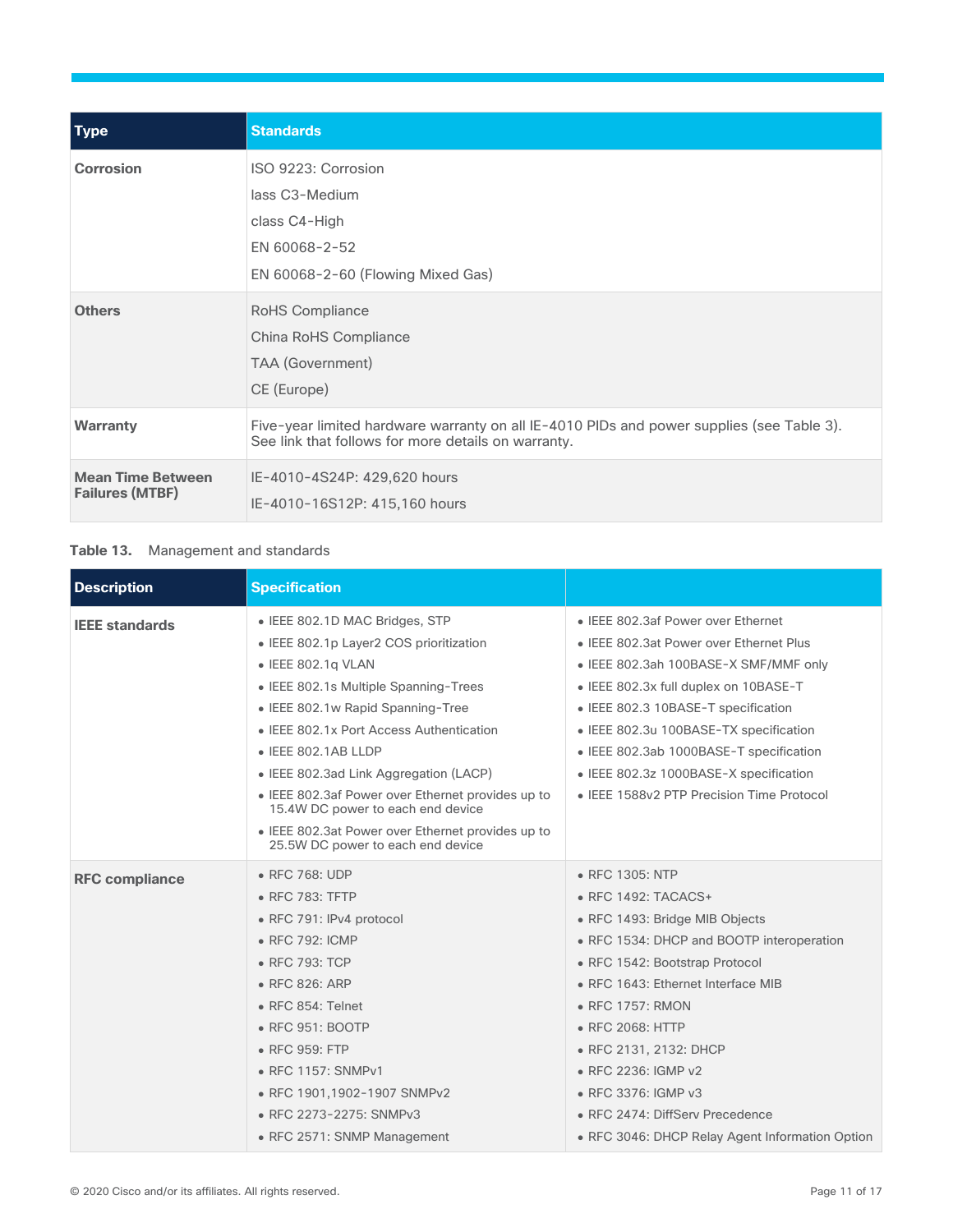| <b>Description</b>      | <b>Specification</b>                                                                                                                     |                                                                                                                                                 |  |  |  |
|-------------------------|------------------------------------------------------------------------------------------------------------------------------------------|-------------------------------------------------------------------------------------------------------------------------------------------------|--|--|--|
|                         | • RFC 1166: IP Addresses                                                                                                                 | • RFC 3580: 802.1x RADIUS                                                                                                                       |  |  |  |
|                         | • RFC 1256: ICMP Router Discovery                                                                                                        | • RFC 4250-4252 SSH Protocol                                                                                                                    |  |  |  |
| <b>SNMP MIB objects</b> | • BRIDGE-MIB<br>• CALISTA-DPA-MIB<br>• CISCO-ACCESS-ENVMON-MIB<br>• CISCO-ADMISSION-POLICY-MIB<br>• CISCO-AUTH-FRAMEWORK-MIB             | • CISCO-SNMP-TARGET-EXT-MIB<br>• CISCO-STACK-MIB<br>• CISCO-STACKMAKER-MIB<br>• CISCO-STP-EXTENSIONS-MIB<br>• CISCO-SYSLOG-MIB                  |  |  |  |
|                         | • CISCO-BRIDGE-EXT-MIB<br>• CISCO-BULK-FILE-MIB<br>• CISCO-CABLE-DIAG-MIB<br>• CISCO-CALLHOME-MIB<br>• CISCO-CAR-MIB<br>• CISCO-CDP-MIB  | • CISCO-TCP-MIB<br>• CISCO-UDLDP-MIB<br>• CISCO-VLAN-IFTABLE-RELATIONSHIP-MIB<br>• CISCO-VLAN-MEMBERSHIP-MIB<br>• CISCO-VTP-MIB<br>• ENTITY-MIB |  |  |  |
|                         | • CISCO-CIRCUIT-INTERFACE-MIB<br>• CISCO-CLUSTER-MIB<br>• CISCO-CONFIG-COPY-MIB<br>• CISCO-CONFIG-MAN-MIB<br>• CISCO-DATA-COLLECTION-MIB | • ETHERLIKE-MIB<br>• HC-RMON-MIB<br>• IEEE8021-PAE-MIB<br>• IEEE8023-LAG-MIB<br>$\bullet$ IF-MIB                                                |  |  |  |
|                         | • CISCO-DHCP-SNOOPING-MIB<br>• CISCO-EMBEDDED-EVENT-MGR-MIB<br>• CISCO-ENTITY-ALARM-MIB<br>• CISCO-ENTITY-VENDORTYPE-OID-MIB             | • IP-FORWARD-MIB<br>• LLDP-EXT-MED-MIB<br>• LLDP-EXT-PNO-MIB<br>• LLDP-MIB                                                                      |  |  |  |
|                         | • CISCO-ENVMON-MIB<br>• CISCO-ERR-DISABLE-MIB<br>• CISCO-FLASH-MIB<br>• CISCO-FTP-CLIENT-MIB                                             | • NETRANGER<br>• NOTIFICATION-LOG-MIB<br>• OLD-CISCO-CHASSIS-MIB<br>• OLD-CISCO-CPU-MIB                                                         |  |  |  |
|                         | • CISCO-IGMP-FILTER-MIB<br>• CISCO-IMAGE-MIB<br>• CISCO-IP-STAT-MIB<br>• CISCO-LAG-MIB<br>• CISCO-LICENSE-MGMT-MIB                       | • OLD-CISCO-FLASH-MIB<br>• OLD-CISCO-INTERFACES-MIB<br>• OLD-CISCO-IP-MIB<br>• OLD-CISCO-MEMORY-MIB<br>• OLD-CISCO-SYS-MIB<                     |  |  |  |
|                         | • CISCO-MAC-AUTH-BYPASS-MIB<br>• CISCO-MAC-NOTIFICATION-MIB<br>• CISCO-MEMORY-POOL-MIB<br>• CISCO-PAE-MIB                                | • OLD-CISCO-SYSTEM-MIB<br>• OLD-CISCO-TCP-MIB<br>• OLD-CISCO-TS-MIB<br>$\bullet$ RMON-MIB                                                       |  |  |  |
|                         | • CISCO-PAGP-MIB<br>• CISCO-PING-MIB<br>• CISCO-PORT-QOS-MIB<br>• CISCO-PORT-SECURITY-MIB                                                | $\bullet$ RMON2-MIB<br>• SMON-MIB<br>• SNMP-COMMUNITY-MIB<br>• SNMP-FRAMEWORK-MIB                                                               |  |  |  |
|                         | • CISCO-PORT-STORM-CONTROL-MIB<br>• CISCO-PRIVATE-VLAN-MIB<br>• CISCO-PROCESS-MIB<br>• CISCO-PRODUCTS-MIB                                | $\bullet$ SNMP-MPD-MIB<br>· SNMP-NOTIFICATION-MIB<br>• SNMP-PROXY-MIB<br>• SNMP-TARGET-MIB                                                      |  |  |  |
|                         | • CISCO-RESILIENT-ETHERNET-PROTOCOL-MIB<br>• CISCO-RTTMON-ICMP-MIB                                                                       | $\bullet$ SNMP-USM-MIB<br>• SNMP-VIEW-BASED-ACM-MIB                                                                                             |  |  |  |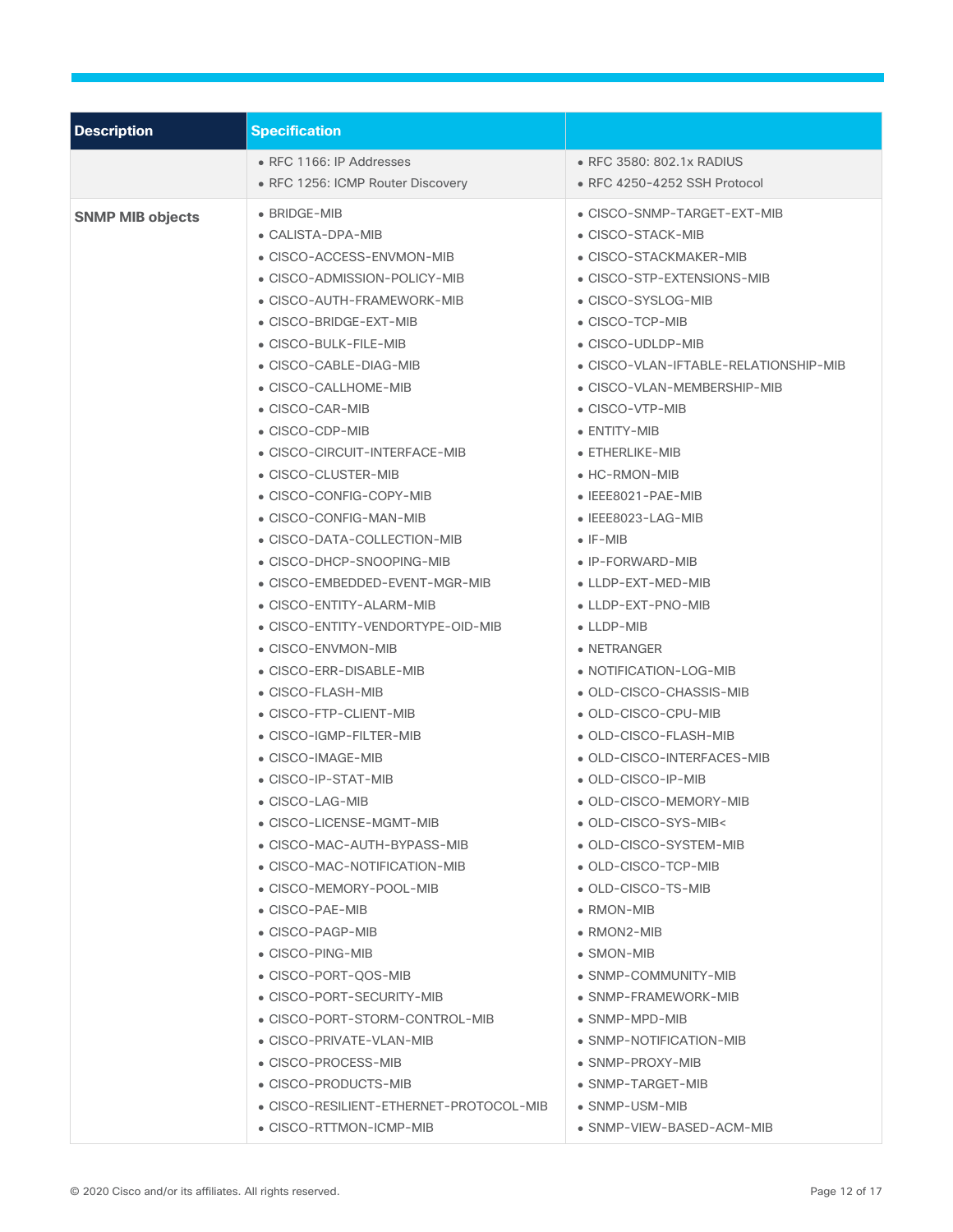| <b>Description</b> | <b>Specification</b>       |                          |
|--------------------|----------------------------|--------------------------|
|                    | • CISCO-RTTMON-IP-EXT-MIB  | $\bullet$ SNMP $v2$ -MIB |
|                    | $\bullet$ CISCO-RTTMON-MIB | $\bullet$ TCP-MIB        |
|                    | • CISCO-RTTMON-RTP-MIB     | $\bullet$ UDP-MIB        |

#### **Table 14.** SFP support

| <b>Part number</b>     | <b>Specification</b> | <b>SFP</b> type | <b>Max distance</b> | <b>Cable type</b> | Temp range <sup>*</sup> | <b>DOM support</b> |
|------------------------|----------------------|-----------------|---------------------|-------------------|-------------------------|--------------------|
| GLC-FE-100FX-RGD=      | 100BASE-FX           | FE.             | 2 km                | <b>MMF</b>        | <b>IND</b>              | Yes                |
| GLC-FE-100LX-RGD=      | 100BASE-LX10         | <b>FE</b>       | 10 km               | <b>SMF</b>        | <b>IND</b>              | Yes                |
| $GLC$ -FE-100FX=       | 100BASE-FX           | FE              | 2 km                | <b>MMF</b>        | COM                     | <b>No</b>          |
| <b>GLC-FE-100LX=</b>   | 100BASE-LX10         | <b>FE</b>       | 10 km               | <b>SMF</b>        | <b>COM</b>              | <b>No</b>          |
| <b>GLC-FE-100EX=</b>   | 100BASE-EX           | FE              | 40 km               | <b>SMF</b>        | COM                     | <b>No</b>          |
| <b>GLC-FE-100ZX=</b>   | 100BASE-ZX           | <b>FE</b>       | 80 km               | <b>SMF</b>        | <b>COM</b>              | No                 |
| <b>GLC-FE-100BX-D=</b> | 100BASE-BX10         | FE              | 10 km               | <b>SMF</b>        | COM                     | No                 |
| <b>GLC-FE-100BX-U=</b> | 100BASE-BX10         | <b>FE</b>       | 10 km               | <b>SMF</b>        | <b>COM</b>              | Yes                |
| GLC-SX-MM-RGD=         | 1000BASE-SX          | GE              | 550 m               | <b>MMF</b>        | <b>IND</b>              | Yes                |
| GLC-LX-SM-RGD=         | 1000BASE-LX/LH       | GE              | 550 m/10 km         | MMF/SMF           | <b>IND</b>              | Yes                |
| GLC-ZX-SM-RGD=         | 1000BASE-ZX          | GE              | 70 km               | <b>SMF</b>        | <b>IND</b>              | Yes                |
| $GLC-BX-U-I=$          | 1000BASE-BX          | GE              | 10 km               | <b>SMF</b>        | <b>IND</b>              | Yes                |
| $GLC-BX-D-I=$          | 1000BASE-BX          | GE              | 10 km               | <b>SMF</b>        | <b>IND</b>              | Yes                |
| $GLC-BX40-U-I=$        | 1000BASE-BX40        | GE              | 40 km               | <b>SMF</b>        | <b>IND</b>              | Yes                |
| $GLC-BX40-D-I=$        | 1000BASE-BX40        | GE              | 40 km               | <b>SMF</b>        | <b>IND</b>              | Yes                |
| GLC-BX40-DA-I=         | 1000BASE-BX40        | GE              | 40km                | <b>SMF</b>        | <b>IND</b>              | Yes                |
| $GLC-BX80-U-I=$        | 1000BASE-BX80        | GE              | 80km                | <b>SMF</b>        | <b>IND</b>              | Yes                |
| $GLC-BX80-D-I=$        | 1000BASE-BX80        | GE              | 80km                | <b>SMF</b>        | <b>IND</b>              | Yes                |
| GLC-SX-MMD=            | 1000BASE-SX          | GE              | 550m                | <b>MMF</b>        | <b>EXT</b>              | Yes                |
| <b>GLC-LH-SMD=</b>     | 1000BASE-LX/LH       | GE              | 550m/10km           | MMF/SMF           | <b>EXT</b>              | Yes                |
| GLC-EX-SMD=            | 1000BASE-EX          | GE              | 40 km               | <b>SMF</b>        | <b>EXT</b>              | Yes                |
| GLC-ZX-SMD=            | 1000BASE-ZX          | GE              | 70 km               | <b>SMF</b>        | <b>EXT</b>              | Yes                |
| $GLC-BX-D=$            | 1000BASE-BX10        | GE              | 10 km               | <b>SMF</b>        | COM                     | Yes                |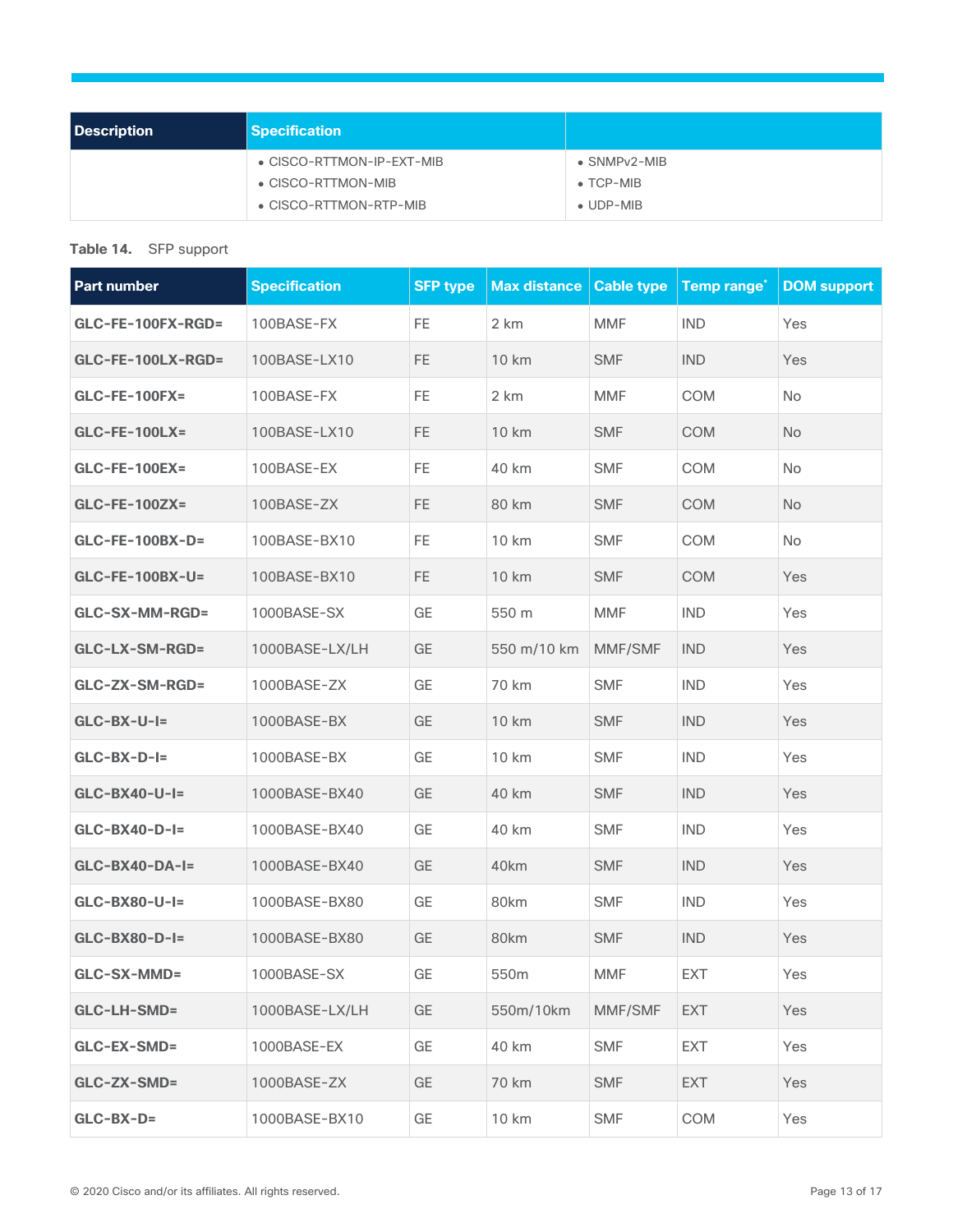| <b>Part number</b>                | <b>Specification</b> | <b>SFP type</b> | <b>Max distance</b> | <b>Cable type</b> | <b>Temp range<sup>*</sup></b> | <b>DOM</b> support |
|-----------------------------------|----------------------|-----------------|---------------------|-------------------|-------------------------------|--------------------|
| $GLC-BX-U=$                       | 1000BASE-BX10        | <b>GE</b>       | 10 km               | <b>SMF</b>        | <b>COM</b>                    | Yes                |
| CWDM-SFP-xxxx=<br>$(8$ freq $)$   | CWDM 1000BASE-X      | GE              |                     | <b>SMF</b>        | COM                           | Yes                |
| $DWDM-SEP-xxxxz =$<br>$(40$ freq) | DWDM 1000BASE-X      | GF              |                     | <b>SMF</b>        | <b>COM</b>                    | Yes                |
| SFP-GE-S=                         | 1000BASE-SX          | GE              | 550 m               | <b>MMF</b>        | <b>EXT</b>                    | <b>Yes</b>         |
| $SFP-GE-L=$                       | 1000BASE-LX/LH       | <b>GE</b>       | 550 m/10 km         | <b>MMF/SMF</b>    | <b>EXT</b>                    | Yes                |
| $SFP-GE-Z=$                       | 1000BASE-ZX          | GE              | 70 km               | <b>SMF</b>        | <b>EXT</b>                    | Yes                |
| $GLC-SX-MM=$                      | 1000BASE-SX          | <b>GE</b>       | 550 m               | <b>MMF</b>        | <b>COM</b>                    | <b>No</b>          |
| GLC-LH-SM=                        | 1000BASE-LX/LH       | GE              | 550 m/10 km         | MMF/SMF           | <b>COM</b>                    | <b>No</b>          |
| GLC-ZX-SM=                        | 1000BASE-ZX          | <b>GE</b>       | 70 km               | <b>SMF</b>        | <b>COM</b>                    | Yes                |
| GLC-TE=                           | 1000BASE-T           | GE              | 100 m               | Copper            | <b>EXT</b>                    | <b>NA</b>          |
| $GLC-T=$                          | 1000BASE-T           | <b>GE</b>       | 100 <sub>m</sub>    | Copper            | <b>COM</b>                    | <b>NA</b>          |
| GLC-T-RGD=                        | 1000BASE-T           | <b>GE</b>       | 100 m               | Copper            | <b>IND</b>                    | <b>NA</b>          |

#### **Note:**

Not all SFPs are supported in all software versions. For the first software release supporting SFP, visit [https://www.cisco.com/en/US/products/hw/modules/ps5455/products\\_device\\_support\\_tables\\_list.html.](https://www.cisco.com/en/US/products/hw/modules/ps5455/products_device_support_tables_list.html)

Not all SFPs are supported in PROFINET GSD, SIMATIC STEP7/TIA Portal, please visit [https://www.cisco.com/c/en/us/td/docs/switches/lan/industrial/software/configuration/guide/b\\_sfp\\_TIA.html](https://www.cisco.com/c/en/us/td/docs/switches/lan/industrial/software/configuration/guide/b_sfp_TIA.html)

\* If nonindustrial (that is, EXT, COM) SFPs are used, the switch operating temperature must be derated.

MMF = multimode fiber SMF = single-mode fiber

# <span id="page-13-0"></span>Ordering information

Table 15 lists the ordering information for Cisco IE 4000 system.

#### **Table 15.** Ordering information

| <b>Product ID</b>           | <b>Description</b>                                              |  |
|-----------------------------|-----------------------------------------------------------------|--|
| Cisco IE 4010 Hardware PIDs |                                                                 |  |
| IE-4010-16S12P              | IE4010 with 12GE SFP, 12GE Copper PoE+ and 4GE SFP uplink ports |  |
| IE-4010-4S24P               | IE4010 with 24GE Copper PoE+ ports and 4GE SFP uplink ports     |  |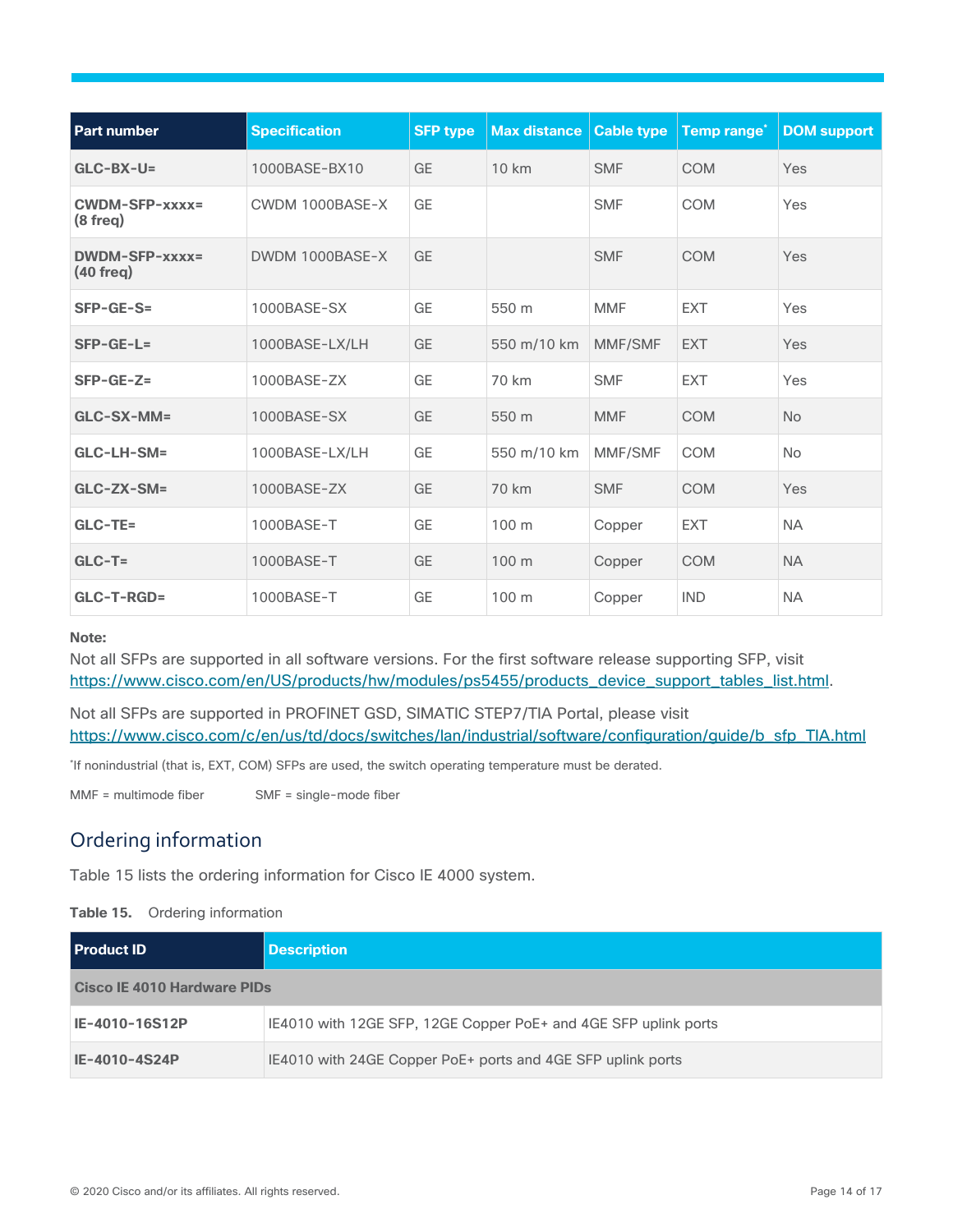| <b>Product ID</b>                                           | <b>Description</b>                                                                                                                                   |  |  |  |
|-------------------------------------------------------------|------------------------------------------------------------------------------------------------------------------------------------------------------|--|--|--|
| <b>Cisco IE 4010 software licenses and accessories PIDs</b> |                                                                                                                                                      |  |  |  |
| <b>IE-LICENSE-SPARE</b>                                     | Spare license for software upgrade (L2 to L3 features or MRP ring)                                                                                   |  |  |  |
| $L-IE4000-RTU=$                                             | IE4010 Electronic software license upgrade from LAN base L2 to IP Services L3 features                                                               |  |  |  |
| <b>LIC-MRP-Manager=</b>                                     | MRP ring manager license                                                                                                                             |  |  |  |
| <b>LIC-MRP-Client=</b>                                      | MRP ring client license                                                                                                                              |  |  |  |
| $SD-IE-1GB=$                                                | IE 1GB SD Memory Card - Spare                                                                                                                        |  |  |  |
| <b>Cisco ONE<sup>™</sup> Licenses</b>                       |                                                                                                                                                      |  |  |  |
| C1F1PIE4K5K1K9                                              | Cisco ONE Foundation Lite Perpetual<br>Includes Prime Infrastructure (LF and AS), Identity Services Engine - Base                                    |  |  |  |
| C1F1PIE40001K9                                              | <b>Cisco ONE Foundation Perpetual</b><br>Includes Full flexible Netflow, Stealthwatch, Prime Infrastructure, and Identity Services<br>Enginer - Base |  |  |  |
| C1A1PIE40001K9                                              | <b>Cisco ONE Advanced Perpetual</b><br>Includes IP Services                                                                                          |  |  |  |
| <b>Cisco IE 4010 DNA licenses</b>                           |                                                                                                                                                      |  |  |  |
| IE4010-DNA-E-H                                              | <b>DNA Essentials license</b>                                                                                                                        |  |  |  |
| IE4010-DNA-E-H-3Y                                           | DNA Essentials 3-year term license option                                                                                                            |  |  |  |
| IE4010-DNA-E-H-5Y                                           | DNA Essentials 5-year term license option                                                                                                            |  |  |  |
| IE4010-DNA-A-H                                              | <b>DNA Advantage license</b>                                                                                                                         |  |  |  |
| IE4010-DNA-A-H-3Y                                           | DNA Advantage 3-year term license option                                                                                                             |  |  |  |
| IE4010-DNA-A-H-5Y                                           | DNA Advantage 5-year term license option                                                                                                             |  |  |  |
| IE4010-DNA-E-H-7Y                                           | DNA Essentials 7-year term license option                                                                                                            |  |  |  |
| <b>IE4010-DNA-A-H-7Y</b>                                    | DNA Advantage 7-year term license option                                                                                                             |  |  |  |

# <span id="page-14-0"></span>Warranty information

Warranty information for the IE 4010 switch is available at [http://www.cisco](http://www.cisco-servicefinder.com/warrantyfinder.aspx)[servicefinder.com/warrantyfinder.aspx.](http://www.cisco-servicefinder.com/warrantyfinder.aspx)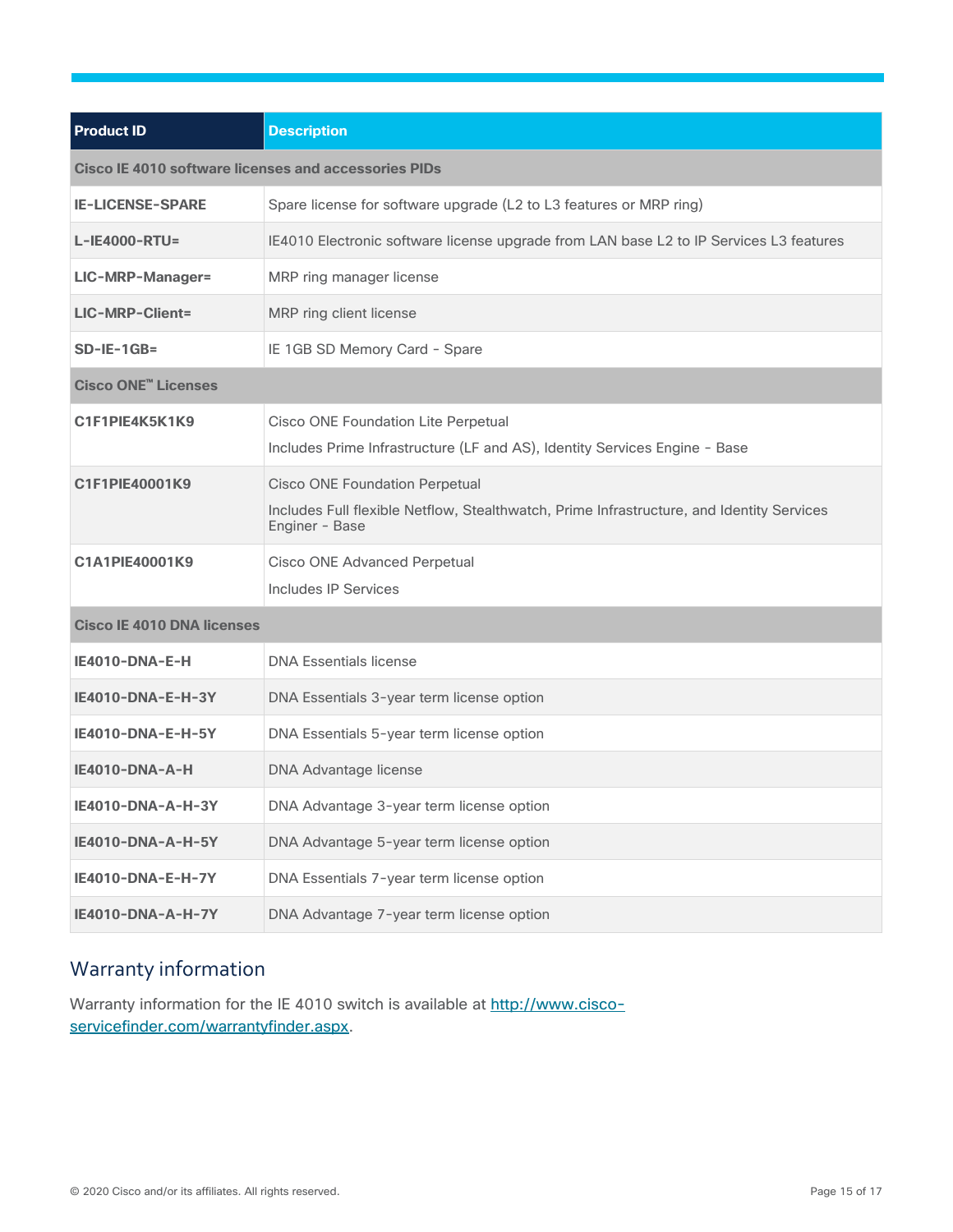# <span id="page-15-0"></span>Cisco environmental sustainability

Information about Cisco's environmental sustainability policies and initiatives for our products, solutions, operations, and extended operations or supply chain is provided in the "Environment Sustainability" section of Cisco's [Corporate Social Responsibility](https://www-1.compliance2product.com/c2p/getAttachment.do?code=YM6Y0yThdO6Wj1FxxYPYfUG2dtFkTeFWGpzLRO8tcURFEifUCRV403Tq2ZMWP6Ai) (CSR) Report.

Reference links to information about key environmental sustainability topics (mentioned in the "Environment Sustainability" section of the CSR Report) are provided in the following table:

| Sustainability topic                                                                                               | Reference        |
|--------------------------------------------------------------------------------------------------------------------|------------------|
| Information on product material content laws and regulations                                                       | <b>Materials</b> |
| Information on electronic waste laws and regulations, including products, batteries, and packaging WEEE compliance |                  |

Cisco makes the packaging data available for informational purposes only. It may not reflect the most current legal developments, and Cisco does not represent, warrant, or guarantee that it is complete, accurate, or up to date. This information is subject to change without notice.

# <span id="page-15-1"></span>Cisco and Partner Services

At Cisco, we're committed to minimizing our customers' TCO, and we offer a wide range of services programs to accelerate customer success. Our innovative programs are delivered through a unique combination of people, processes, tools, and partners, resulting in high levels of customer satisfaction. Cisco Services helps you protect your network investment, optimize network operations, and prepare your network for new applications to extend network intelligence and the power of your business. Here are some of the key benefits our customers can get from Cisco Services:

- Mitigating risks by enabling proactive or expedited problem resolution
- Lowering TCO by taking advantage of Cisco expertise and knowledge
- Minimizing network downtime
- Supplementing your existing support staff so they can focus on additional productive activities

For more information about Cisco Services, visit Cisco Technical Support Services or Cisco Advanced Services at [https://www.cisco.com/web/services/.](https://www.cisco.com/web/services/)

# <span id="page-15-2"></span>Cisco Capital

#### **Flexible payment solutions to help you achieve your objectives.**

Cisco Capital makes it easier to get the right technology to achieve your objectives, enable business transformation and help you stay competitive. We can help you reduce the total cost of ownership, conserve capital, and accelerate growth. In more than 100 countries, our flexible payment solutions can help you acquire hardware, software, services and complementary third-party equipment in easy, predictable payments. [Learn](https://www.cisco.com/go/financing) more.